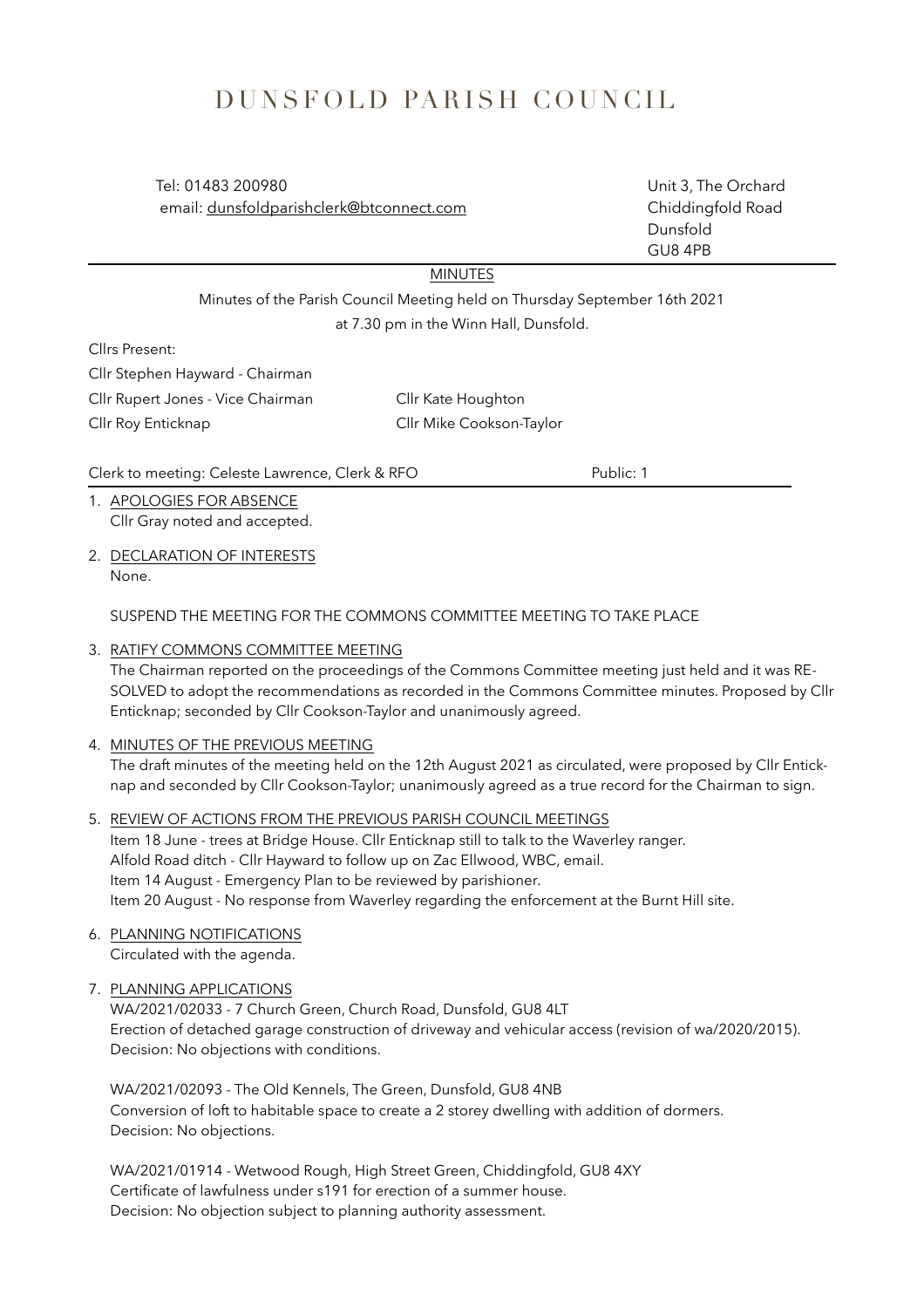NMA/2021/02201 - Barrows Barn, Chiddingfold Road, Dunsfold, GU8 4PB Amendment to WA/2020/1600 remove the valley gutter between the barn and the extension and provide a window in the south end elevation of the barn. Decision: No objection.

## 8. SCHOOL SITE

Cllr Hayward had organised a surveyor to go in on Friday however the Diocese, at the last minute, were not available to open the building. Postponed to Friday week.

## 9. DUNSFOLD PARK

Cllr Hayward reported that a meeting had been held ahead of what would appear to be a successful bid from Columbia Threadneedle Investments for the sum of approx. £250 million.

## 10.NEIGHBOURHOOD PLAN

Report and motion attached to the agenda. It was proposed by Cllr Jones; seconded by Cllr Hayward and unanimously AGREED that a sum of £14,000 would be taken from the general reserves to pay Nexus to finish the NP.

## 11.COMMONS - LEGAL ISSUES

Nothing further to report. Cllr Hayward has recirculated the documents containing perceived pros and cons of taking ownership of the common for councillors to consider. It was agreed that Cllrs Hayward and Jones speak to Waverley's Chief Executive and Leader. Cllr Hayward to action.

## 12.UKOG

As yet, there is no time scale on when the report from the appeal will be issued.

## 13.KGV MANAGEMENT REPORT

Caretakers report attached. It was further reported that a parishioner had volunteered to head up the Big Fund bid for a new building at the KGV.

# **The Chairman opened the session to the public at 8.34pm There being no questions, the Chairman closed the session to the public at 8.34pm.**

## 14.VILLAGE PROJECTS

Fete - Cllr Houghton reported that the fete was a success. They started with a fund of £393 and finished with a surplus of £1204. It was suggested that the next fete be held in May still as the Queens Platinum Jubilee will be a separate celebration.

Bonfire - the council have no objections providing insurance for this event. Clerk already written to the bonfire team.

AONB - Cllr Gray's report attached. It was reported that funding for consultants may not be required.

## 15.WAVERLEY BOROUGH COUNCIL

Nothing to report.

## 16. SURREY COUNTY COUNCIL

Nothing to report.

## 17.CORRESPONDENCE

Dunsfold Park speaking slot - Clerk to register speaking slot.

Zip wire at KGV damaged - Cllr Houghton to call Flights of Fantasy.

Email regarding tree planting — Cllr Enticknap to contact. Friend of Dunsfold common are donating money. Commons committee to present a plan at the next meeting.

English Rural Housing Association wrote to inform us that Princess Anne would be attending to officially open Miller Lane on the 7th October.

## 18.RECEIPTS AND PAYMENTS

As circulated with the agenda. It was RESOLVED to note the payments made.

19.FUTURE AGENDAS

Nothing.